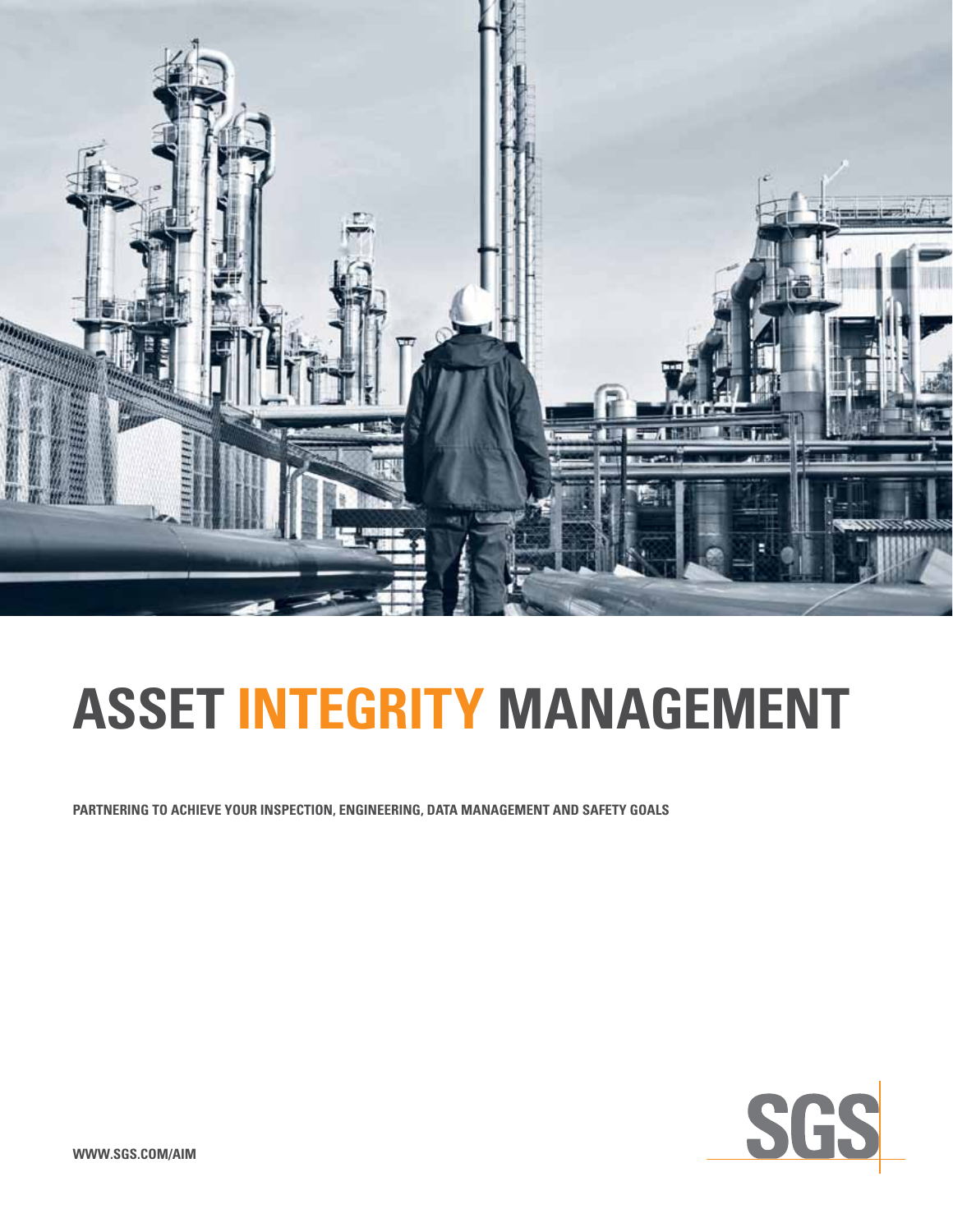

### **ASSET INTEGRITY MANAGEMENT– AIM**

An asset has integrity when it is operated and maintained so that the combination of the likelihood of failure and the consequence of failure makes the risk to people, to the environment, and to the company as low as reasonably practical.

Plant integrity, safety, and reliability are major concerns to all plant operators and managers. The primary objective of Asset Integrity Management (AIM) is to maintain the asset in a fit-for-service condition while extending its remaining life in the most reliable, safe, and costeffective manner.

In addition to regulatory and company requirements, operators of facilities and pipelines have the following business needs

- $\blacksquare$  Maximizing production
- $\blacksquare$  Reducing lost income due to unplanned shutdowns
- $\blacksquare$  Optimizing inspection and maintenance costs
- $\blacksquare$  Maximizing asset value
- $\blacksquare$  Maintaining an auditable system

Most of our clients already have some form of Asset Integrity Management program in place. However, with increased regulatory oversight, increased operating costs, and limited available resources, implementation of a fully

compliant program is increasingly challenging for most organizations.

SGS is able to effectively partner with our clients to help them overcome these challenges.

SGS AIM experts provide customized solutions at any level of the development and implementation process.

#### **Program DEVELOPMENT**

SGS has extensive experience in developing and documenting risk-based, time-based, and condition-based inspection programs for regions all over the world. Our programs meet API-580, API-581, PAS 55 and other appropriate requirements as applicable.

#### **Program MANAGEMENT**

SGS has experienced project managers and engineers who can oversee all aspects of the project. Our personnel are also able to handle the management of change process necessary to transition from time-based or condition-based to risk-based inspection programs.

#### **RESOURCES TO IMPLEMENT THE Program**

SGS can participate in implementation at any level, from turn-key program development and implementation to simple gap-filling services. Our inspectors are full-time employees trained in our safety and quality methodologies. We provide a full range of NDT services including advanced inspection techniques.

SGS experts provide a comprehensive scope of fitness-for-service assessments including determination of damage mechanisms. We can offer stand-alone CAD drawing packages to support client-based or third-party inspection programs and provide a unique set of value adding methodologies including data management services, electronic document management, and field inspection data collection tools.

#### **Program GAP ANALYSIS**

SGS experts assist our clients in identifying the gaps between their program needs and current implementation.

SGS understands the importance of insuring the availability of the real time Key Performance Indicators (KPI) that are critical to successful programs.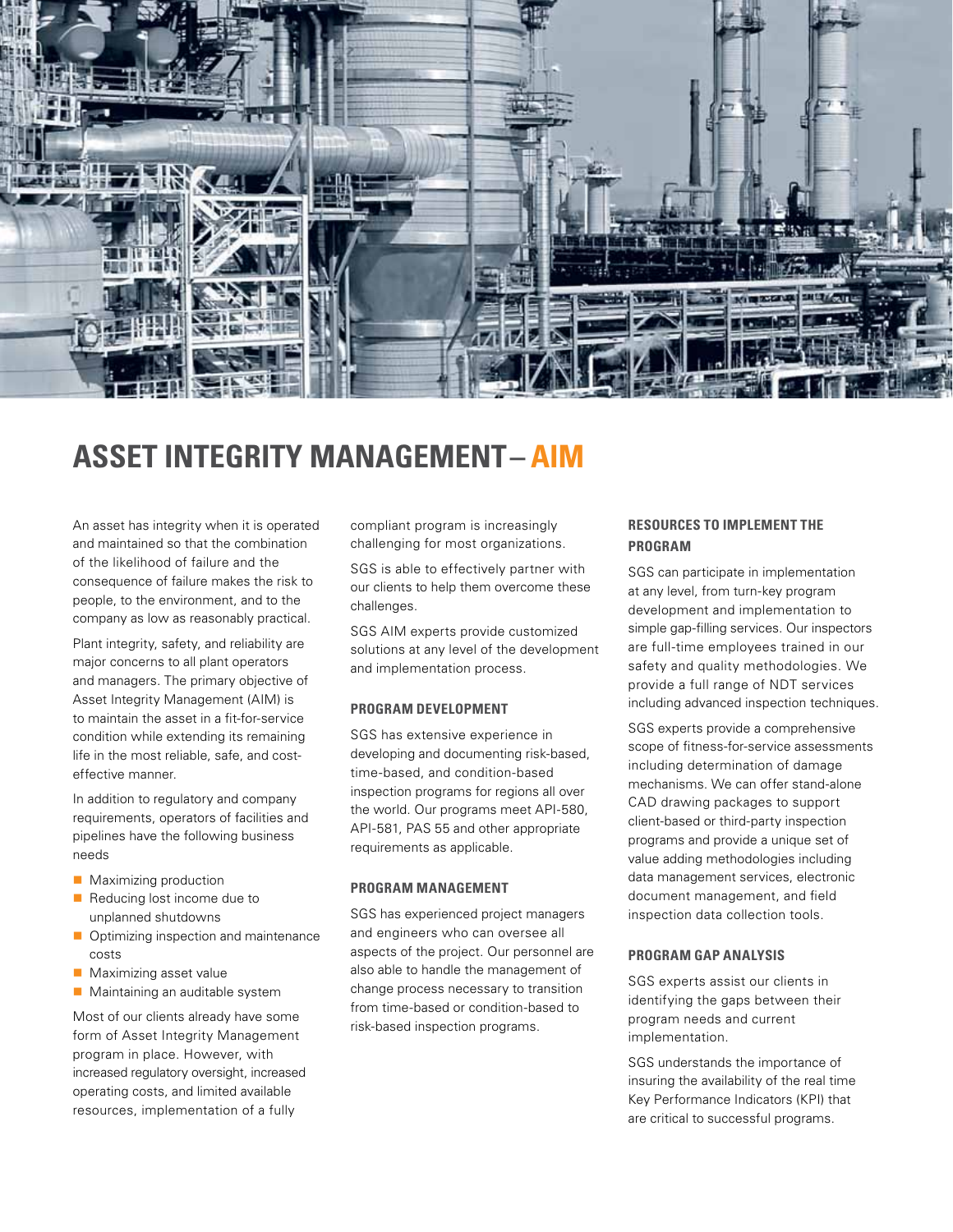

## **INTEGRATED APPROACH TO AIM**

SGS has implemented hundreds of Asset Integrity Management programs worldwide, including nearly two hundred Risk-Based Inspection (RBI) programs. We have found that although there are similarities among all of the programs, no two programs are identical. We put our breadth of knowledge, born from our extensive experience, to work for each of our clients to provide customized solutions for their unique needs.

Successfully implementing an AIM system requires the right combination of design, engineering, and operational integrity. SGS partners with our clients to provide exactly the level of services they need. These services can range from complete turn-key program design and implementation to simple gap-filling to complement a clients existing AIM program. The diagram below shows the scope of services which SGS provides its clients.

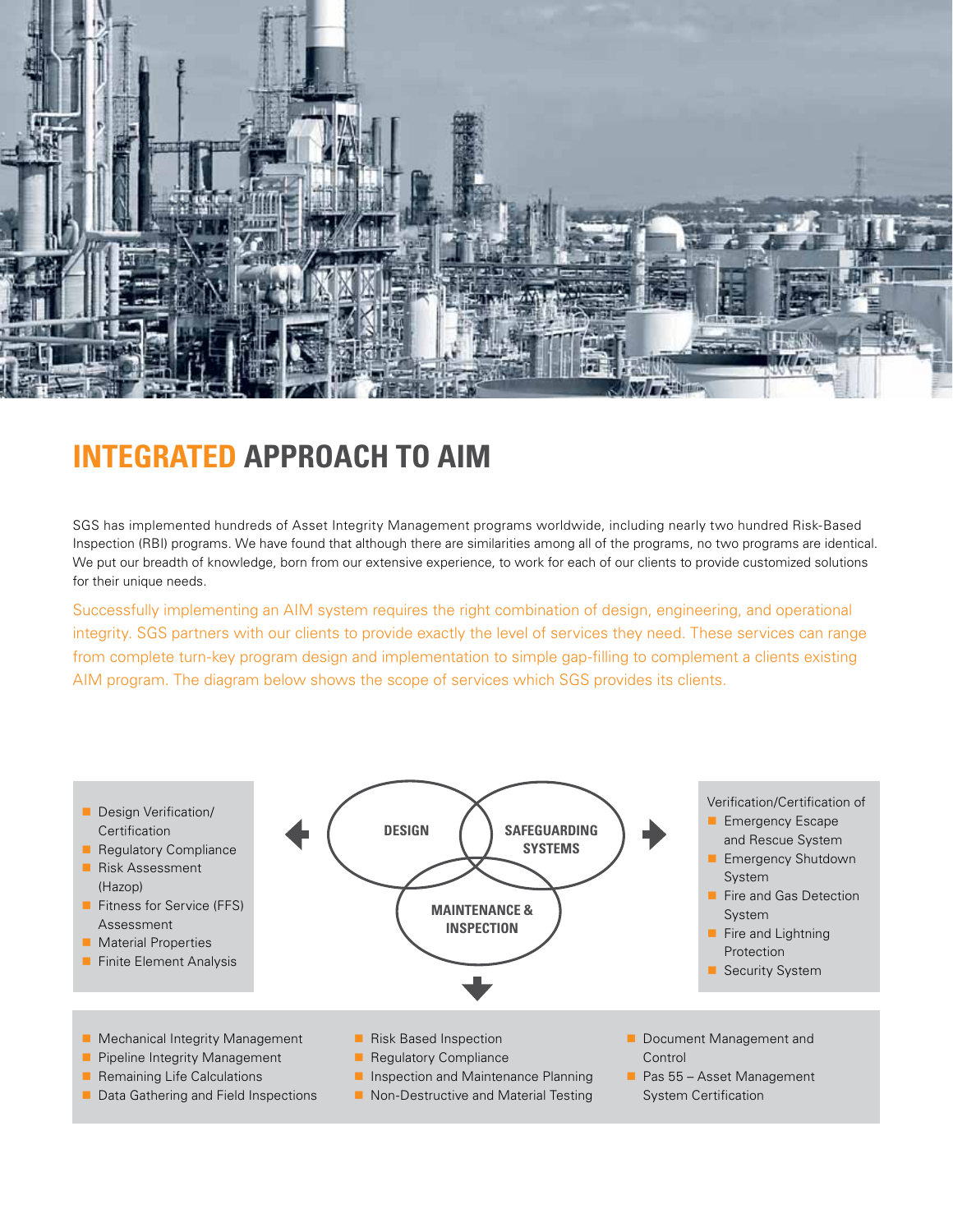## **ENGINEERING SERVICES**

SGS has been a leader in development and implementation of comprehensive programs to comply with OSHA's Process Safety Management standards since their introduction in 1992.

SGS' engineering staff at our Asset Integrity Management Competence Center are entirely focused on mechanical integrity services.

SGS engineers ensure that Recognized and Generally Accepted Good Engineering Practices (RAGAGEP) are followed and provide assistance, inspection, and evaluation based on recognized standards

- **n** ASME Boiler & Vessel Codes (Sec VIII Div I & II)
- **n** ASME Piping Codes (B31.1, B31.3, B31.4, B31.8)
- **Pressure Vessel Inspection (API 510)**
- **Pressure Piping Inspection (API 570)**
- **Pressure Relief Systems (API 520/526)**
- Tank Evaluations (API 620/650/653)
- Risk-Based Inspection (API 580/581)
- Fitness for Service (API 579)
- Damage Mechanisms (API 571)

The Competence Center for Asset Integrity Management's engineering team specialize in a variety of disciplines and offer a complete range of engineering services, including the following



#### **DESIGN SERVICES AND COMPONENT ANALYSIS**

The SGS AIM team has a vast experience in new equipment design, pressure vessel component analysis and pipe stress analysis.

The engineers performing the analysis have extensive knowledge and experience in ASME and international standards, with capabilities such as

- $\blacksquare$  Perform new equipment design and pressure vessel component analysis using popular software as per clients needs
- $\blacksquare$  Analyzing pressure relieving systems
- $\blacksquare$  Perform intense analysis as per Div II and include stress maps for the different components of the equipment using finite element analysis
- $\blacksquare$  Customized engineering analysis

#### **FITNESS FOR SERVICE ASSESSMENTS**

SGS AIM Engineering provides customized and cost effective assessments for the FFS issues and challenges that are common in refining, upgrading, chemical, paper & pulp, and gas processing facilities.

Over the last five years SGS has conducted over 12,000 assessments of pressure vessels, piping, and storage tanks in accordance with API 579-1/ ASME FFS-1. Key features of our FFS assessments include

- $\blacksquare$  The ability to utilize advanced techniques such as finite element analysis to assess equipment
- $\blacksquare$  Industry leading turnaround for the FFS assessments meaning reduced shutdown time, and more effective remediation
- $\blacksquare$  Extensive practical experience which allows SGS to recommend practical solutions to difficult FFS problems
- $\blacksquare$  Identification of alternate service options which could allow operation with enhanced equipment performance
- $\blacksquare$  Recommendation of effective remediation and repair approaches

#### **RISK SERVICES**

SGS Reliability and Risk Management Program (RRMP) can be linked with existing inspection programs both locally and globally.

The program provides improved effectiveness of existing programs through

- $\blacksquare$  Providing emphasis on lean inspection strategies, safety compliance, failure prevention and focus on critical components
- **n** Damage mechanism review and assessment
- $\blacksquare$  Identify the existing risk category and provide cost effective measures through inspection program to reduce and contain the risk
- $\blacksquare$  Review and compile historical inspection data in preparation for or in support of RBI implementation
- Assist in acquisition of Owner/User commissions

#### **FIXED EQUIPMENT DEGRADATION MECHANISM SERVICES**

SGS AIM engineering department includes engineers with experience evaluating damage mechanisms for equipment including pressure vessels, pressure piping, storage tanks, heat exchangers, heaters, and specialized equipment.

This includes on-stream assessment as well as investigation of root causes of major industrial accidents.

SGS AIM can provide support services for identification of fixed equipment degradation mechanisms

- $\blacksquare$  Identifying degradation devices effecting the reliability of fixed equipment
- $\blacksquare$  Recommending acceptable criteria for degradation devices to become effective
- $\blacksquare$  Recommending lean inspection strategies, inspection plans and critical inspection locations
- $\blacksquare$  Identifying internal as well as external corrosion ranges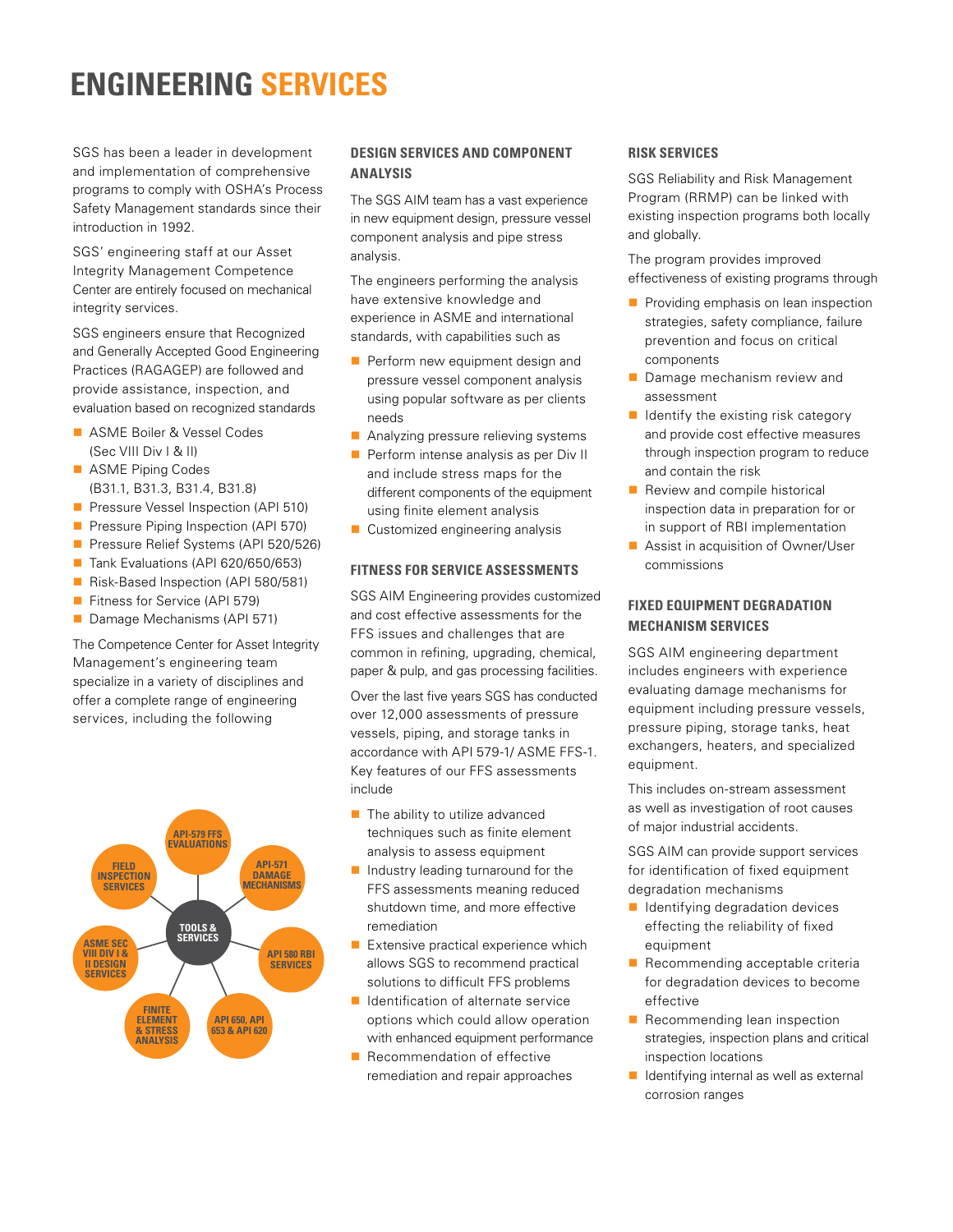

## **ASSESSMENT AND ANALYSIS**

- $\blacksquare$  Defining effect of high temperature and erosion
- $\blacksquare$  Preparing detailed reports describing type of degradation mechanisms, effect of degradation mechanisms, process streams, mass balance etc.
- $\blacksquare$  Identifying active and accurate degradation mechanisms for implementation in risk-based inspection and fitness for service
- $\blacksquare$  Provide customized reports to show the balance of cost and effectiveness for the degradation mechanisms under review

#### **FINITE ELEMENT ANALYSIS (FEA)**

SGS offers the complete range of FFS assessments from initial assessment through Level III (Finite Element) analysis, as well consulting for cause and effect analysis.

Using the most current technology, SGS engineering experts have the ability to utilize advanced techniques such as finite element analysis to assess equipment. Our industry leading FFS assessments mean reduced shutdown time, and more effective remediation.

Key features of FEA

- Develop 2D and 3D models of pressure vessel and piping systems
- **n** Analyze external loads on nozzles
- $\blacksquare$  Evaluate load cases that contribute to failure in piping and pressure vessel components
- $\blacksquare$  Analysis capabilities: Linear, material non-linear, steady state transient thermal, stress stiffening
- $\blacksquare$  The nozzle evaluation reports include: allowable loads, flexibility factors, stress intensification factors
- $\blacksquare$  Compare the results with acceptance criteria listed in ASME Sec VIII Div I & II
- $\blacksquare$  Perform fatigue calculations for piping
- and pressure vessels API-579 Level 3 Assessment
- Self contained, 3D viewer is provided to the client for reviewing the results

#### **ABOVE GROUND STORAGE TANK SERVICES**

Our experience in engineering services include verifying new tank design constructed to API 650, API 620, UL-142 and API 2000.

Comprehensive analysis and reporting capability including

- $\blacksquare$  Maximum fill height
- Settlement
- **n** Uplift
- $\blacksquare$  Wind loading
- $\blacksquare$  Venting requirements
- Nozzle loadings
- $\blacksquare$  Frangible roofs

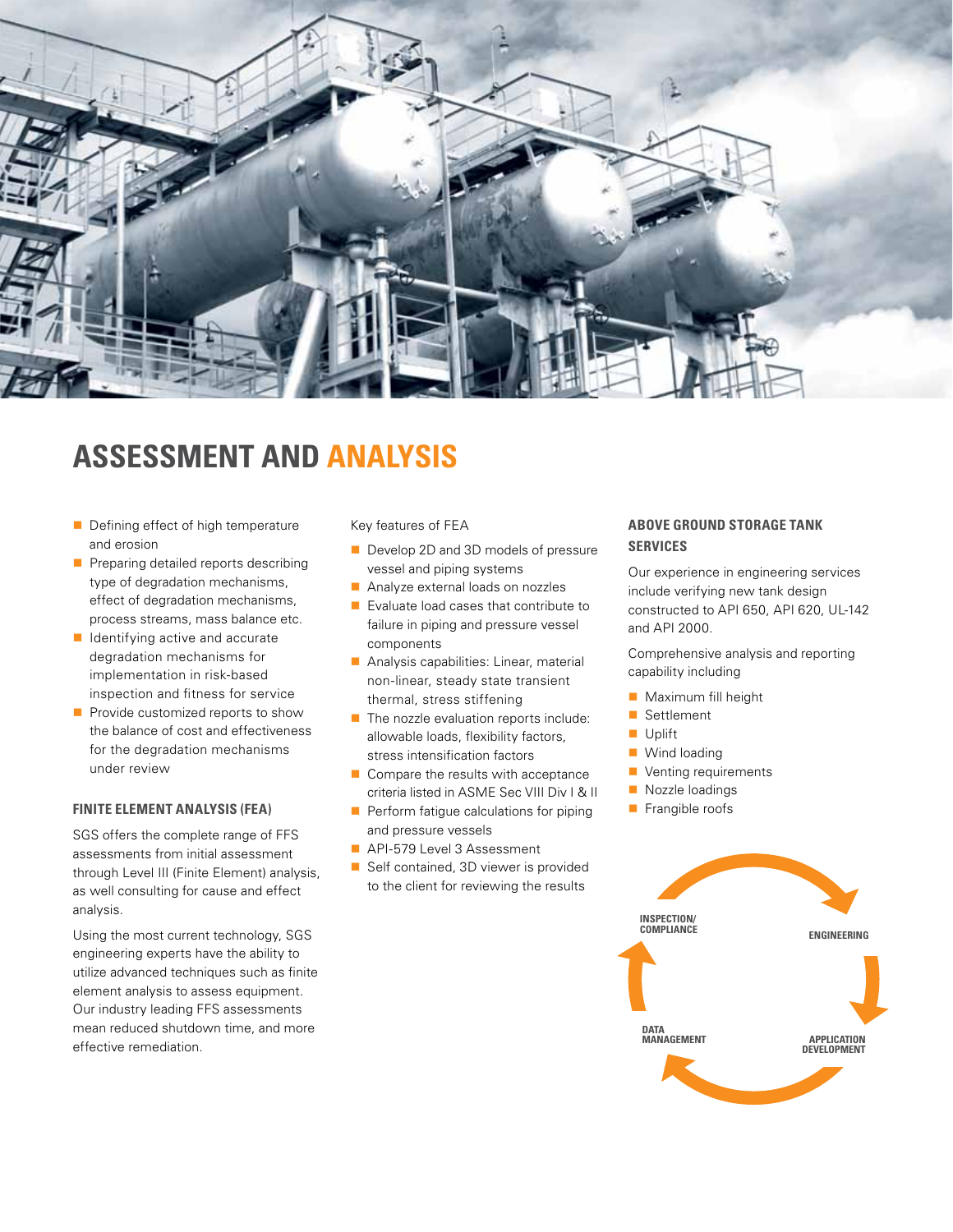## **DATA MANAGEMENT SOLUTIONS**

Even moderate scale Asset Integrity Management programs produce massive quantities of data that must be effectively managed. Because the databases that result from AIM implementations can be so large, even simple data entry tasks can involve so many data points that they overwhelm even well staffed inspection departments.

Furthermore, most standard corrosion monitoring software packages are limited in their ability to accept, let alone correlate the full range of supporting documents and information required for compliance. And almost none of the standard packages can automatically link data in the database to CAD drawings or field sketches.

Another significant weakness of standard systems is that they typically only identify visual observations as open or closed, and provide no effective means to track

whether or not the remediations are completed within the client's deadlines.

SGS provides services which can address these common data management issues. SGS data analysts provide expert corrosion data entry support to our clients using a wide range of commercial software packages including SAP, IBM Maximo, UltraPIPE, PCMS, Credo, etc. As a result, SGS has the flexibility to support our clients existing programs, rather than compel them to adopt a restricted corrosion monitoring software approach.

In addition, through specialized protocols, SGS data analysts have successfully linked the corrosion monitoring data in standard industry software to field sketches, CAD drawings, and even photographs. This process provides our clients' inspection and maintenance personnel with actionable drawings without having to go through the

traditional process of hand marking inspection due and retirement due drawings based on paper inspection reports. This SGS method improves the accuracy of the resulting drawings relative to traditional methods while actually reducing the time to produce the required documents.

SGS can also provide a Mechanical Integrity Management System (MIMS) which interfaces with the client's existing corrosion monitoring software. The SGS MIMS is a web-based application which facilitates data entry, tracking of visual observations, reporting of key performance indicators, and electronic document management. The below figure shows the principle of our MIMS and gives an overview of data entries and output deliverances.

#### **Regulatory Documentation**

Entered into the MIMS system – Available for verification and audit

#### **CORROSION MONITORING INSPECTION DATA**

Generated and entered into the MIMS system – Actionable drawings can be readily created

#### **VISUAL INSPECTION DATA**

Entered into the MIMS system – Allows tracking of findings and their remediation

#### **EQUIPMENT DOCUMENTATION**

Entered into the MIMS system – Available to verify compliance with applicable requirements

#### **INSPECTION DOCUMENTATION**

Entered into the MIMS system – Readily accessible by authorized users

#### **INSPECTION DRAWINGS**

Generated and loaded into the MIMS system for immediate accessibility

#### **Facility INSPECTION DRAWING PACKAGE**

Available in the system in block style or single line isometric form – Linked to facilitate access

#### **KEY PERFORMANCE INDICATORS**

Key performance indicators are an output of the MIMS inspection program and remediation of program findings

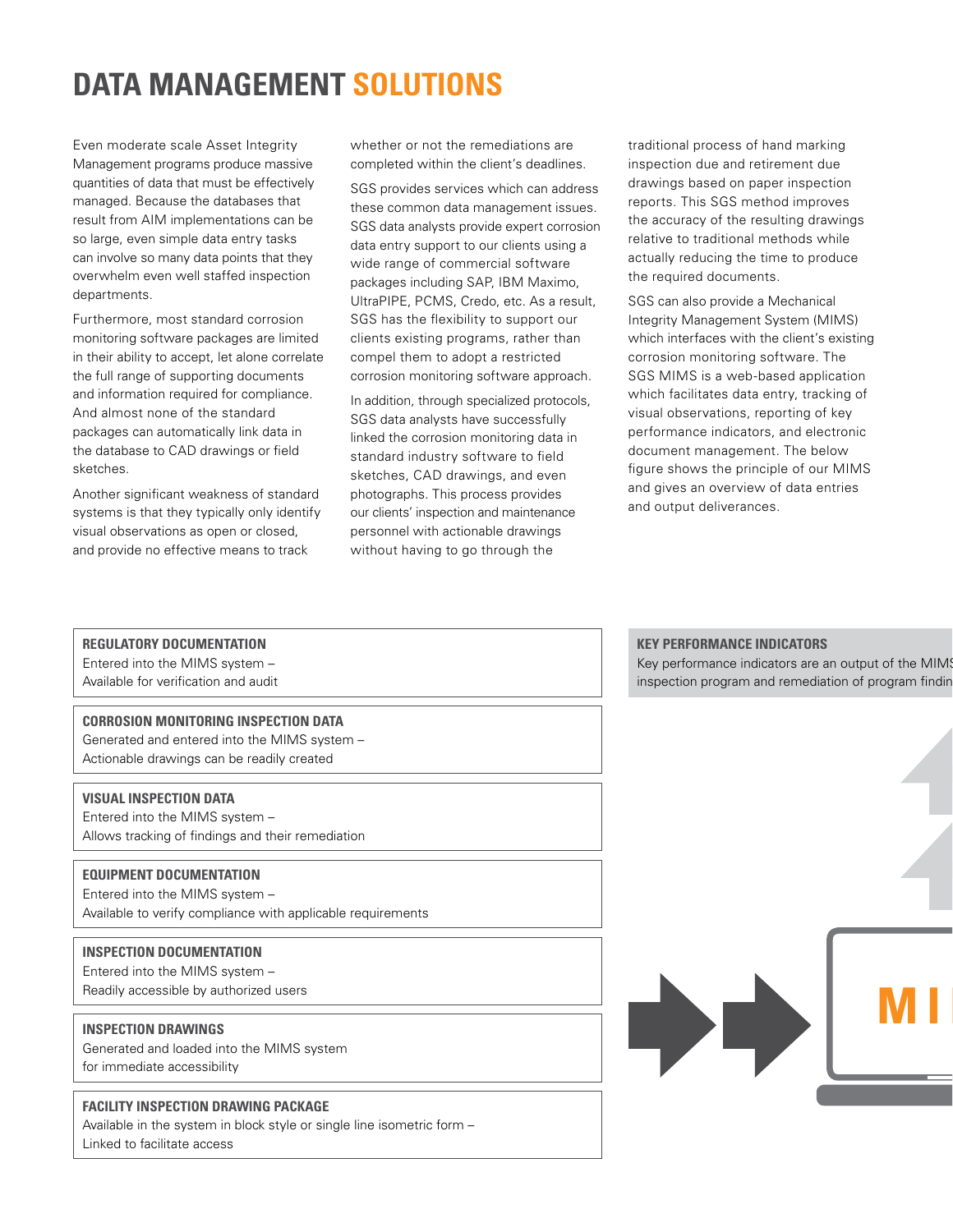The data entry portion of MIMS automatically distributes data into industry standard databases, effectively reducing repetitive data input. In addition, built-in error checking prevents common errors, such as accidental entry of duplicate circuits within a database, and thickness reading values inconsistent with standard piping sizes.

The recommendation tracking portion of MIMS tracks the status of each visually observed condition and recommendation. These can be searched and displayed by a wide variety of criteria including location (geographical, unit, GPS coordinates), priority, status (open or closed), specific condition, equipment type, maintenance class (maintenance or repair), and many others.

The Key Performance Indicator (KPI) portion of MIMS displays in real-time the status of the AIM program

**MIMS**

implementation using client defined measurements. Most clients find the display of the status of the visual observations and recommendations among the most useful KPI's. Typically these include a scorecard showing the status of recommendations resulting from the visual observations. The scorecard displays the total number of observations made by priority, the number of open conditions, the number of closed conditions, and the number overdue.

#### The electronic document management

portion of MIMS provides rapid access to critical primary documents associated with pressure vessels and tanks. For pressure vessels, the system provides web-based data screens displaying key manufacturer's data and documents for the vessel, as well as an automated gap assessment for the completeness of the vessel's documentation. Similarly, for

tanks, the system automatically provides a gap analysis as to the completeness and availability of regulatory agency required tank documentation. This MIMS feature substantially improves the AIM program's robustness for audit.

The MIMS system also works in cooperation with most RBI software programs to assist in the organisation of the data at the RBI program inception, as well as tracking of the data and inspections during the RBI implementation.

SGS AIM implementation experts are ready to assist our clients at their point of need with these data management solutions, without requiring a change in corrosion monitoring software or RBI systems.

S system. They provide a critical management tool to track the implementation of the gs, which are not readily available through standard corrosion monitoring databases.



Identifies, locates, prioritises, documents and tracks remediation for all visual observations

#### **ELECTRONIC DATA MANAGEMENT**

Provides organisation and immediate access to all primary documents

#### **CORROSION MONITORING**

Provides access to data by site, type, inspection activity and other client specific approaches

#### **INSPECTION & MAINTENANCE PLANNING**

Contains tools to automate formerly labor intensive processes and achieve significant cost and quality improvement

#### **REPORTING**

Provides comprehensive client customisable reports are available in the MIMS system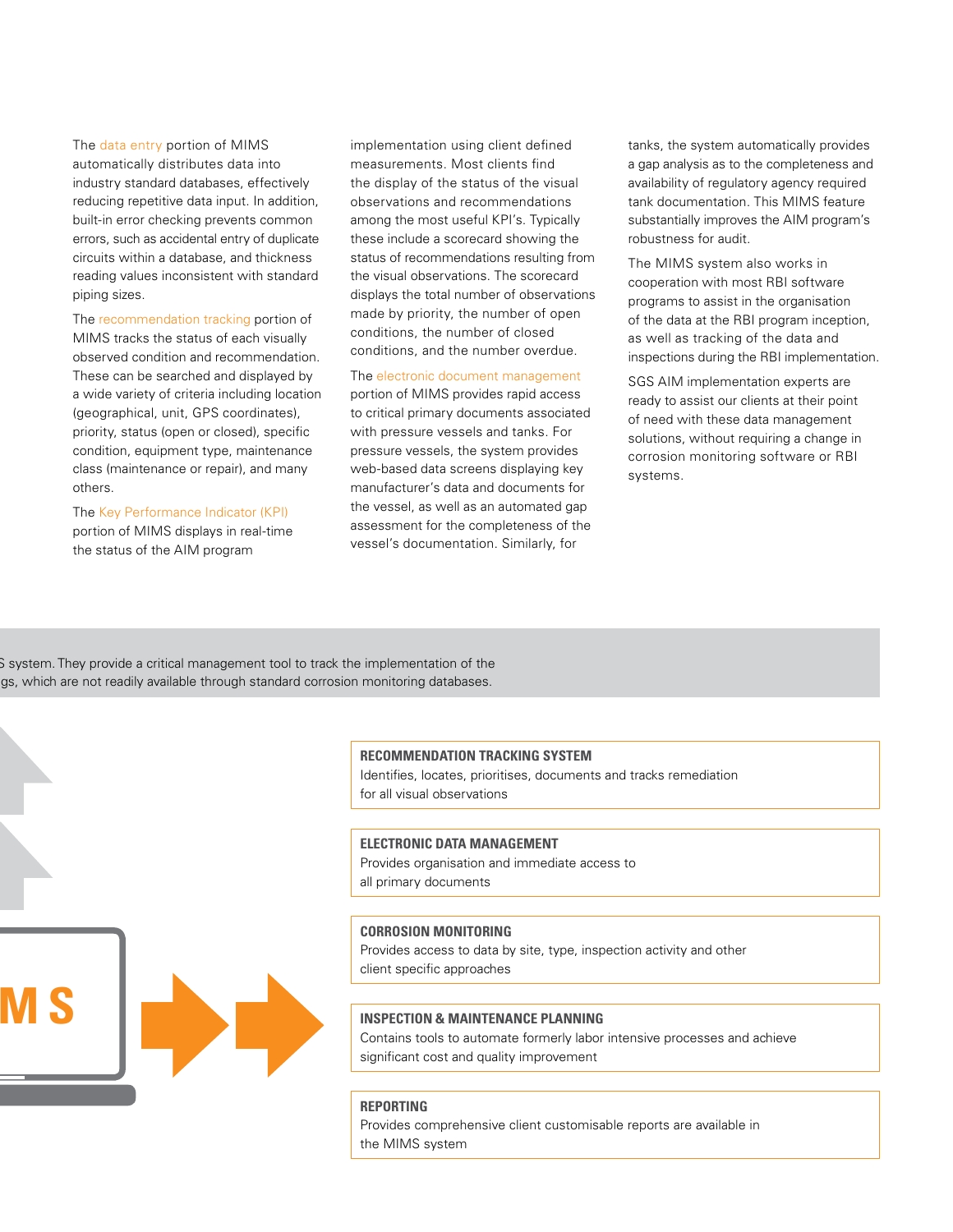

## **RISK-BASED INSPECTION– RBI**

Risk-based inspection is an approach to Asset Integrity Management which seeks to optimize inspection activities based on the likelihood and consequence of failure of components and systems. Using this methodology, inspection frequency is highest for the highest risk systems, and the interval between inspections is lengthened for those systems which have the lowest risk. This common-sense approach to inspection can significantly increase a plant's on-stream availability, reduce costs and un-planned downtime.

The primary objectives in implementing an RBI program are to produce an inspection strategy that clearly states

- **WHAT:** The equipment that needs to be inspected
- **WHEN:** The optimum interval between inspections
- **HOW:** Specify the right technique to detect the defects that a particular component is most likely to develop

SGS has implemented nearly two hundred RBI programs world-wide since 1989. Unlike most service providers who are tied to a single RBI software solution, SGS has implemented programs using nearly every major commercially available RBI software program. We match the program to our client's unique needs, rather than forcing them to adopt a solution which is convenient to us.

SGS partnerships with several established RBI software providers grant customized systems to deliver the most effective solutions for data gathering, management, and analysis. Of course, the solution SGS supplies is compliant with all applicable governing regulations and guidelines (e.g. API-580, PAS-55).

In a typical RBI project, SGS will

 $\blacksquare$  Establish the qualitative or quantitative risk-ranking level of existing equipment, and determine the respective risk acceptance level based on standard industry practice and customer defined criteria

- $\blacksquare$  Assess the process operations which impact production, mechanical integrity, and rates of corrosion or degradation
- $\blacksquare$  Review technical specifications and materials of construction, and provide gap analysis, recommendations, and turn-around prioritization
- $\blacksquare$  Identify risks associated with equipment degradation and corrosion rates using industry standards, such as API-580, API-579, and API-581
- $\blacksquare$  Determine remaining life for each component, and determine the appropriate inspection intervals
- $\blacksquare$  Specify the necessary inspection and maintenance tasks and intervals based on the risk profiles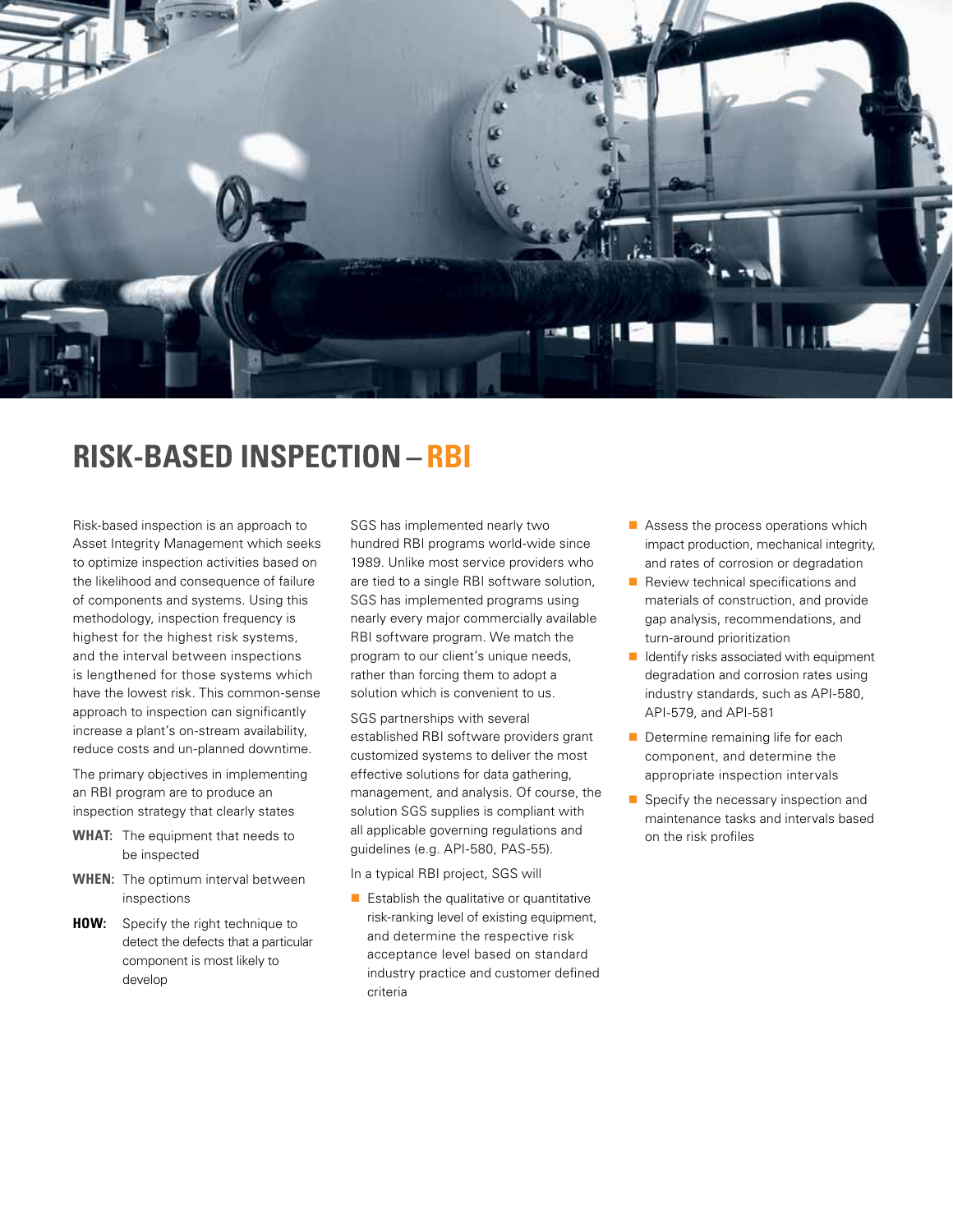

## **Field inspection capabilities**

SGS provides clients with dedicated, full-time field inspectors who hold global and local certifications including API, EN, and ASNT. These inspectors are trained in SGS safety and quality methodologies to provide the highest level of service. SGS' world-wide AIM service network provides our clients with access to a full range of NDT services including Rope Access.

SGS has developed several value adding methodologies and tools which can significantly improve the quality and cost-effectiveness of the inspections. One of these methodologies is the use of pre-approved terms for visually observed conditions and corresponding recommendations for inspections.

Using this approach, SGS inspectors and engineers work together with our client's inspection, engineering, and maintenance departments to define a set of typical visually observed conditions. In most cases, approximately 95% of the conditions for API-510, 570, and 653 inspections can be described by as few as 150 to 200 distinct conditions. The conditions are then prioritized with respect to likelihood and consequence of failure, and the time required for remediation defined by the client.

For each prioritized condition, a standard recommendation is developed which is consistent with the client's maintenance philosophy. This approach provides several significant advantages. Since each inspection finding is not treated as an independent finding, the process of prioritization, classification, and recommendation is significantly accelerated. Furthermore, standardized conditions allow analysis of the data, revealing systemic mechanical integrity issues.

SGS has also developed an advanced field data collection system utilising field hardened tablet computers. Inspectors equipped with these systems can load photographs, field sketches, or CAD drawings of the equipment being inspected into the tablet computer. Thickness readings and visual inspection data can then be entered into the tablet either using handwriting recognition, or an on-screen keypad. The data collected is linked to the monitoring locations on the images. When photographs are used, the locations of the readings and visually observed conditions can be unambiguously identified. In addition, by using standardized conditions, the software prompts the inspector to provide the complete information needed to fully address the situation. This both

improves the quality of the data that is collected, and reduces the project cost by eliminating the need to return to the inspection site to collect the required data. The data collected using this system can be exported to standard software packages, including MS Excel, computerized maintenance management systems like SAP and IBM Maximo, as well as standard corrosion monitoring databases, such as UltraPIPE, PCMS, Credo, etc.

In addition to standard inspection methods, SGS special examination and consulting teams are at your disposal for complex non-destructive testing requirements. Our broad range of experts and equipment offers the most cost-effective and technically appropriate methods for your unique needs.

Rope Access techniques provide a cost effective alternative to traditional access methods, such as scaffolding or mobile elevated working platforms. Using Rope Access, inspections can be carried out quickly and safely with minimal disruption to other services. All SGS rope access training and operational work is conducted in line with International Guidelines. SGS is member of and accredited by IRATA (Industrial Rope Access Trade Association).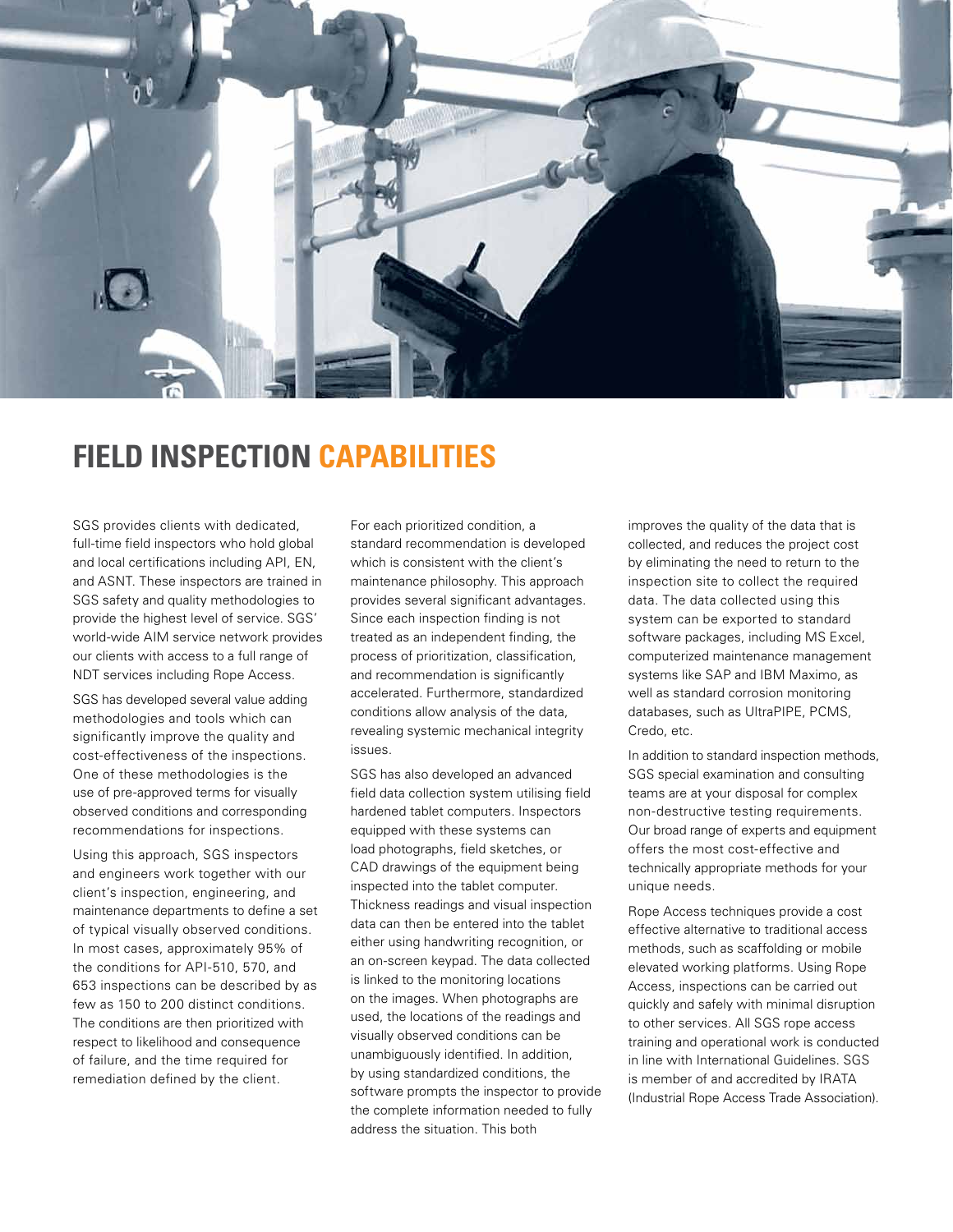

## **NON-DESTRUCTIVE TESTING SERVICES**

Non-Destructive Testing (NDT) is the most effective and applied testing method of examining the integrity of an object, material or a system without reducing its longevity. In alignment with our multidiscipline approach to Mechanical Integrity Management, SGS offers Radiographic Testing (RT) to our list of NDT services.

Understanding that talent, service and responsiveness is conveyed at the local level we strive to provide best in class NDT services to our regional partners. SGS Technicians are local, full-time employees, prepared to provide you with the highest level of professional customer focused service in the industry. Their goal is to provide you with timely, thorough and accurate inspections with repeatability.

SGS uses current up to date technology to service your radiography needs. Using industry leading radiography equipment and exposure devices, and a fleet of fully customized portable x-ray labs, we can offer our clients the best service and results, the industry has to offer.

SGS is committed to providing NDT services for fabrication, pipeline, plant construction & maintenance, chemical & petrochemical plants, conventional & nuclear power plants. We can offer fully functional and locally managed offices, strategically located to offer customer centered NDT services for our clientele.

#### **NDT SERVICES**

- Radiographic Testing (RT) Detects surface and subsurface defects with a permanent record
- **N** Ultrasonic Testing (UT) Detects surface and subsurface defects and measures thickness
- **n** Penetrant Testing (PT) Detects surface defects with contrasted visual inspection
- Magnetic Particle Testing (MT) Detects surface and subsurface defects for contrasted visual inspection
- Positive Material Identification (PMI) Determines elemental composition of unknown materials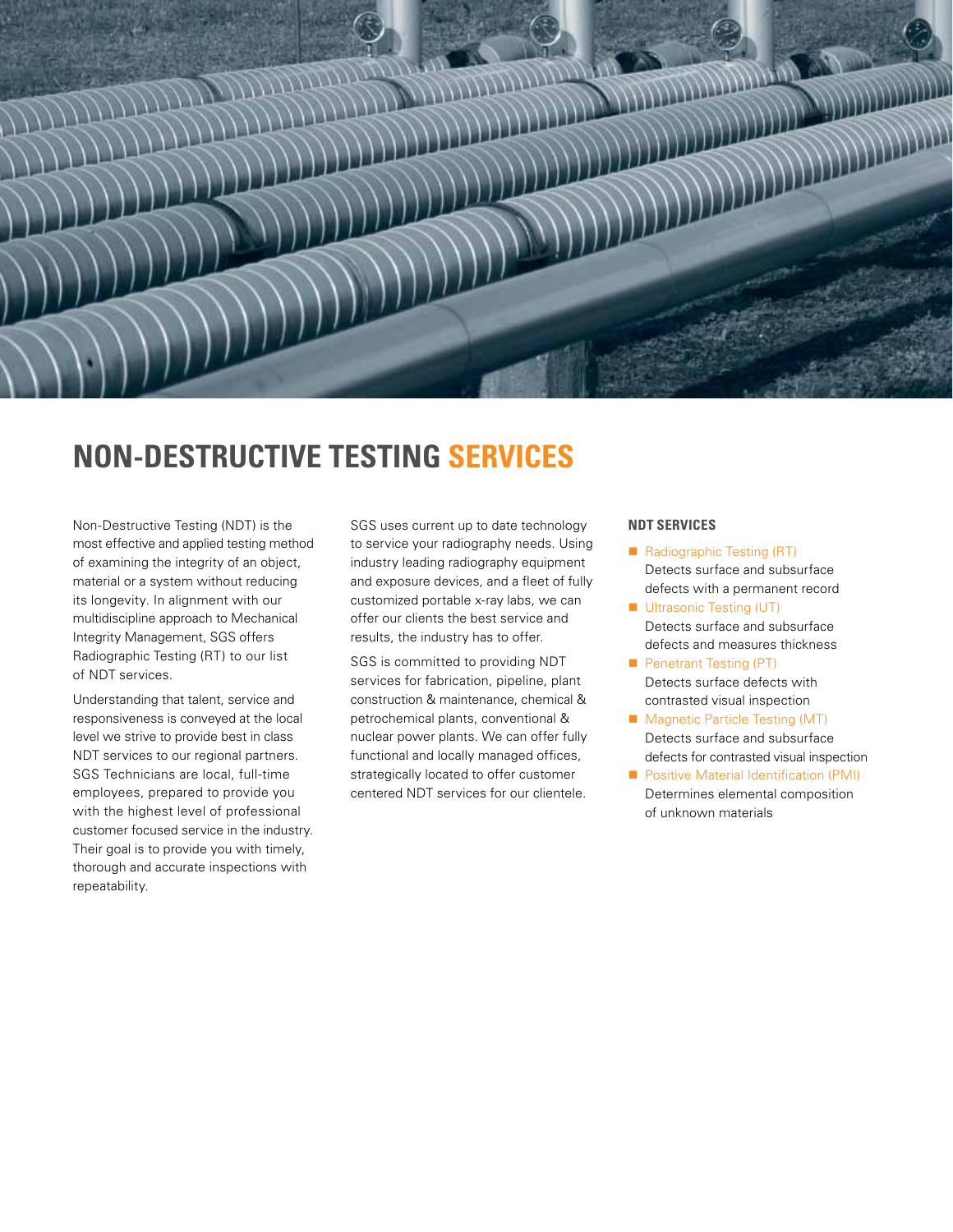# GLOBAL & LOCAL



**SGS is the world's leading inspection, verification, testing and certification company. SGS is recognized as the global benchmark for quality and integrity. With more than 70,000 employees, SGS operates a network of over 1,350 offices and laboratories around the world.**

**SGS INDUSTRIAL SERVICES, COMPETENCE CENTER FOR ASSET INTEGRITY MANAGEMENT (AIM)** 406 West US Highway 60, Bartlesville, OK 74005, USA, t +1 (888) 215 2671, f +1 (918) 332 - 3197, us.aim@sgs.com **www.sgs.com/aim**